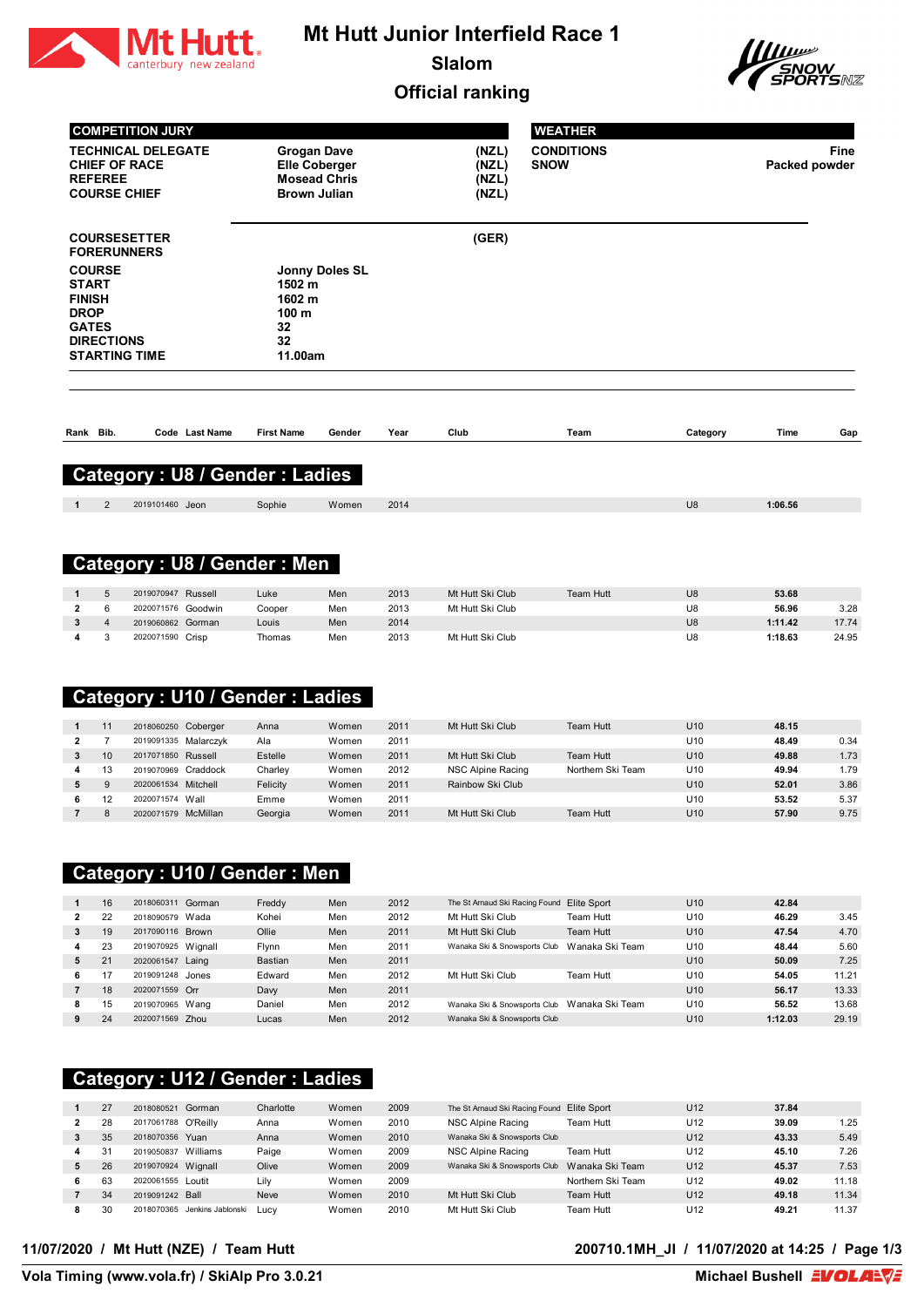#### **Mt Hutt Junior Interfield Race 1 Slalom Official ranking**

| Rank | Bib. | Code                | <b>Last Name</b> | <b>First Name</b> | Gender | Year | Club             | Team      | Category        | Time  | Gap   |
|------|------|---------------------|------------------|-------------------|--------|------|------------------|-----------|-----------------|-------|-------|
|      |      |                     |                  |                   |        |      |                  |           |                 |       |       |
|      | 29   | 2017071859 Jones    |                  | Amelia            | Women  | 2010 | Mt Hutt Ski Club |           | U <sub>12</sub> | 50.42 | 12.58 |
| 10   | 33   | 2016071147          | Clarke           | Amelia            | Women  | 2010 | Mt Hutt Ski Club | Team Hutt | U <sub>12</sub> | 53.26 | 15.42 |
| 11   | 36   | 2019091334 Mckenzie |                  | Paloma            | Women  | 2009 |                  |           | U <sub>12</sub> | 56.05 | 18.21 |

#### **Category : U12 / Gender : Men**

|    | 44 | 2019070970 Craddock |          | Jack            | Men | 2010 | NSC Alpine Racing | Northern Ski Team | U <sub>12</sub> | 41.16   |       |
|----|----|---------------------|----------|-----------------|-----|------|-------------------|-------------------|-----------------|---------|-------|
| 2  | 45 | 2016371155 Connolly |          | Ollie           | Men | 2009 | Mt Hutt Ski Club  | Team Hutt         | U <sub>12</sub> | 42.16   | 1.00  |
| 3  | 42 | 2018070374          | Arthur   | Luca            | Men | 2009 | Mt Hutt Ski Club  | Team Hutt         | U <sub>12</sub> | 44.38   | 3.22  |
| 4  | 38 | 2019091347          | Phillips | Bo              | Men | 2010 |                   |                   | U <sub>12</sub> | 45.54   | 4.38  |
| 5  | 40 | 2016071165 Wilson   |          | Ethan           | Men | 2010 | Mt Hutt Ski Club  | Team Hutt         | U <sub>12</sub> | 47.48   | 6.32  |
| 6  | 50 | 2020071589          | Leitis   | <b>Brock</b>    | Men | 2010 |                   |                   | U <sub>12</sub> | 48.17   | 7.01  |
|    | 41 | 2018080566 Ji       |          | Samuel          | Men | 2009 |                   |                   | U <sub>12</sub> | 49.01   | 7.85  |
| 8  | 48 | 2019091278 Goodwin  |          | Connor          | Men | 2009 | Mt Hutt Ski Club  | Team Hutt         | U <sub>12</sub> | 50.52   | 9.36  |
| 9  | 39 | 2020071585 Wu       |          | <b>Nicholas</b> | Men | 2009 |                   |                   | U <sub>12</sub> | 51.86   | 10.70 |
| 10 | 52 | 2019081122 Matthews |          | Tom             | Men | 2009 |                   | Elite Sport       | U <sub>12</sub> | 51.96   | 10.80 |
| 11 | 47 | 2020061558 LIU      |          | Jiahong         | Men | 2009 |                   |                   | U <sub>12</sub> | 53.17   | 12.01 |
| 12 | 46 | 2020071584          | Nicholl  | Zac             | Men | 2010 | Mt Hutt Ski Club  |                   | U <sub>12</sub> | 59.51   | 18.35 |
| 13 | 51 | 2019091307 Parker   |          | <b>Ben</b>      | Men | 2009 | Mt Hutt Ski Club  |                   | U <sub>12</sub> | 59.90   | 18.74 |
| 14 | 43 | 2019081113 Dunphy   |          | Zack            | Men | 2010 | NSC Alpine Racing |                   | U <sub>12</sub> | 1:00.73 | 19.57 |
| 15 | 49 | 2020071581          | Zhou     | Leo             | Men | 2010 |                   | Northern Ski Team | U <sub>12</sub> | 1:02.77 | 21.61 |

## **Category : U14 / Gender : Ladies**

|              | 59 | 2014112741         | Thomas   | Tasmin   | Women | 2008 | NSC Alpine Racing    | Team Hutt   | U <sub>14</sub> | 37.19 |       |
|--------------|----|--------------------|----------|----------|-------|------|----------------------|-------------|-----------------|-------|-------|
| $\mathbf{2}$ | 61 | 2017063989         | Russell  | Claudia  | Women | 2007 | Mt Hutt Ski Club     | Team Hutt   | U14             | 37.41 | 0.22  |
| 3            | 62 | 2017063988 Russell |          | Jenna    | Women | 2008 | Mt Hutt Ski Club     | Team Hutt   | U <sub>14</sub> | 39.31 | 2.12  |
| 4            | 60 | 2018070439         | McKinnev | Molly    | Women | 2008 |                      | Elite Sport | U14             | 42.83 | 5.64  |
| 5            | 54 | 2015103779         | Storer   | Natalia  | Women | 2008 |                      |             | U <sub>14</sub> | 44.26 | 7.07  |
| 6            | 64 | 1019060858         | Goodina  | Kara     | Women | 2007 | Mt Hutt Ski Club     | Team Hutt   | U14             | 46.75 | 9.56  |
|              | 56 | 2018070335 Gooding |          | Alexia   | Women | 2008 | Mt Hutt Ski Club     | Team Hutt   | U <sub>14</sub> | 48.90 | 11.71 |
| 8            | 55 | 2016093860         | Jones    | Isabella | Women | 2007 |                      |             | U14             | 51.83 | 14.64 |
| 9            | 66 | 2019081149 Mounce  |          | Sophie   | Women | 2007 | Alpine Ski Racers NZ | Team Hutt   | U <sub>14</sub> | 54.12 | 16.93 |
| 10           | 57 | 2020061532         | Mitchell | Natalie  | Women | 2008 | Rainbow Ski Club     |             | U14             | 54.16 | 16.97 |
| 11           | 58 | 2019091306 Parker  |          | Samantha | Women | 2007 |                      |             | U14             | 57.86 | 20.67 |

## **Category : U14 / Gender : Men**

|              | 68 | 2016061160 Hearne   |              | Luke    | Men | 2007 | Mt Hutt Ski Club               | Team Hutt         | U <sub>14</sub> | 36.47 |       |
|--------------|----|---------------------|--------------|---------|-----|------|--------------------------------|-------------------|-----------------|-------|-------|
| $\mathbf{2}$ | 74 | 2017090128          | WADA         | Joji    | Men | 2008 | Mt Hutt Ski Club               | Team Hutt         | U14             | 38.36 | 1.89  |
| 3            | 73 | 2018060249 Coberger |              | Tomas   | Men | 2007 | Mt Hutt Ski Club               | Team Hutt         | U <sub>14</sub> | 40.55 | 4.08  |
| 4            | 75 | 2018080540          | Leuna        | Keen    | Men | 2008 | NSC Alpine Racing              | NSC Alpine Racing | U14             | 43.86 | 7.39  |
| 5            | 70 | 2017090120 Arthur   |              | Hugo    | Men | 2007 | Mt Hutt Ski Club               | Team Hutt         | U <sub>14</sub> | 43.95 | 7.48  |
| 6            | 72 | 2016071154          | Connolly     | Eddy    | Men | 2007 | Mt Hutt Ski Club               |                   | U <sub>14</sub> | 44.72 | 8.25  |
|              | 67 | 2016061161          | <b>Brown</b> | Josh    | Men | 2008 | Mt Hutt Ski Club               | Team Hutt         | U <sub>14</sub> | 48.65 | 12.18 |
| 8            | 69 | 2019081121          | Matthews     | George  | Men | 2007 | The St Arnaud Ski Racing Found | Elite Sport       | U14             | 48.69 | 12.22 |
| 9            | 77 | 2016071156          | Tolerton     | Timothy | Men | 2007 | Mt Hutt Ski Club               | Team Hutt         | U14             | 52.16 | 15.69 |
| 10           | 76 | 2020071582          | Zhou         | Edison  | Men | 2007 |                                | Northern Ski Team | U14             | 54.66 | 18.19 |
| 11           | 71 | 2017071917 Nicholl  |              | Sam     | Men | 2007 | Mt Hutt Ski Club               | Team Hutt         | U <sub>14</sub> | 56.90 | 20.43 |

# **Category : U16 / Gender : Men**

| 80 | Jenkins Jablonski<br>2018070364 | Ollie   | Men | 2006 | Mt Hutt Ski Club  | Team Hutt         | U <sub>16</sub> | 34.75 |       |
|----|---------------------------------|---------|-----|------|-------------------|-------------------|-----------------|-------|-------|
| 79 | 2018050242 Morganti             | Hugo    | Men | 2006 | NSC Alpine Racing | NSC Alpine Racing | U16             | 36.39 | 1.64  |
| 81 | 2019070930 Bailey               | Harry   | Men | 2006 |                   |                   | U <sub>16</sub> | 44.54 | 9.79  |
| 82 | ARIGA<br>2020061557             | Hisashi | Men | 2006 |                   |                   | U16             | 48.17 | 13.42 |

#### **Not classified**

#### **Did Not Finish (1)**

2020071571 Crisp Hughes Zoe Women 2007 Mt Hutt Ski Club U14

**11/07/2020 / Mt Hutt (NZE) / Team Hutt 200710.1MH\_JI / 11/07/2020 at 14:25 / Page 2/3**

**Vola Timing (www.vola.fr) / SkiAlp Pro 3.0.21**